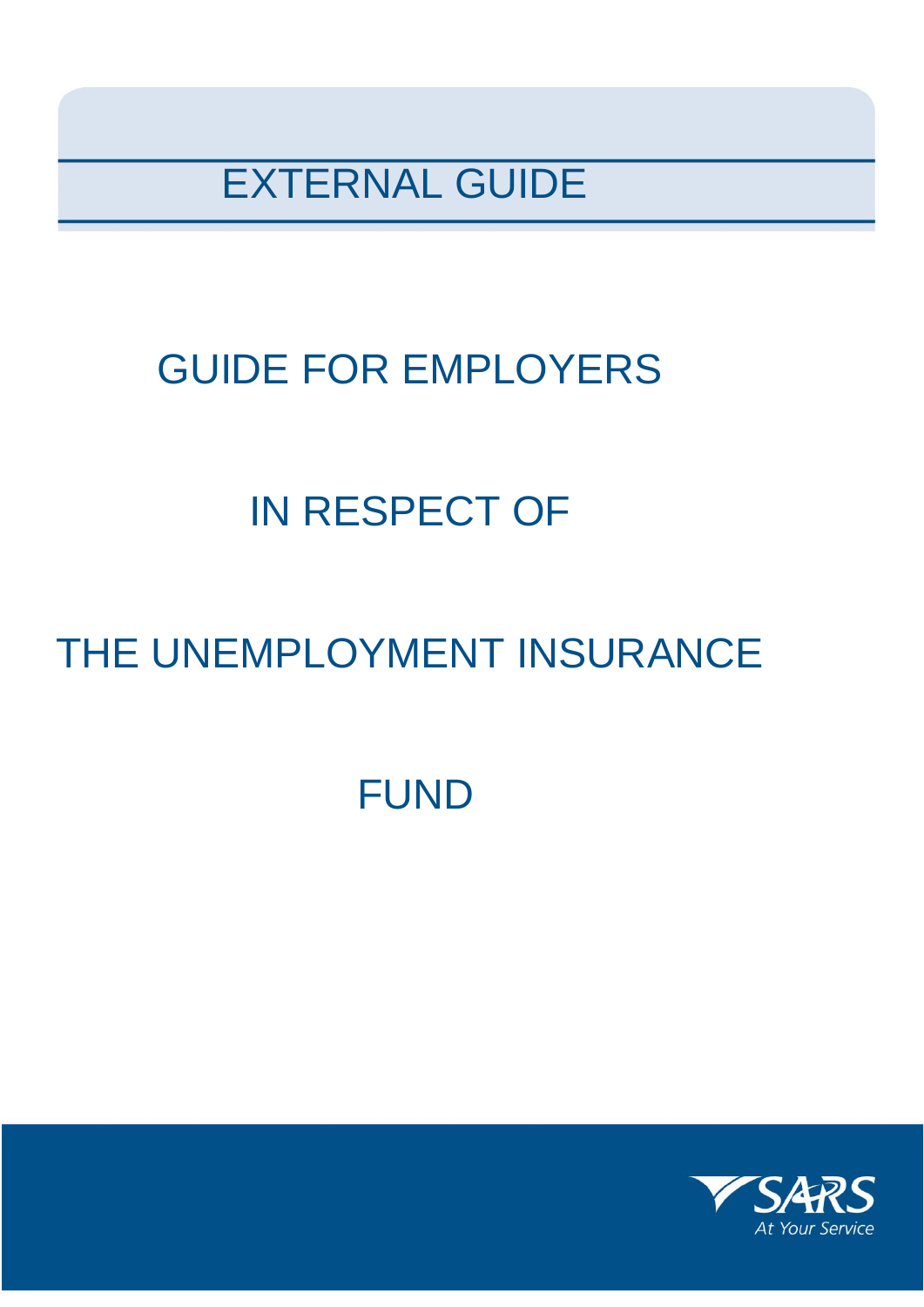# **REVISION HISTORY TABLE**

| <b>Date</b>  | <b>Version</b> | <b>Description</b>                                                                     |
|--------------|----------------|----------------------------------------------------------------------------------------|
| $06-11-2020$ |                | Include new registration requirements from the UI Commissioner                         |
| 24-02-2021   | 8              | Tax Administration Laws Amendment Act, No. 24 of 2020 and 2021<br><b>Budget Speech</b> |
| 13-09-2021   | 9              | Updated include new thresholds effective from 1 June 2021                              |
|              |                |                                                                                        |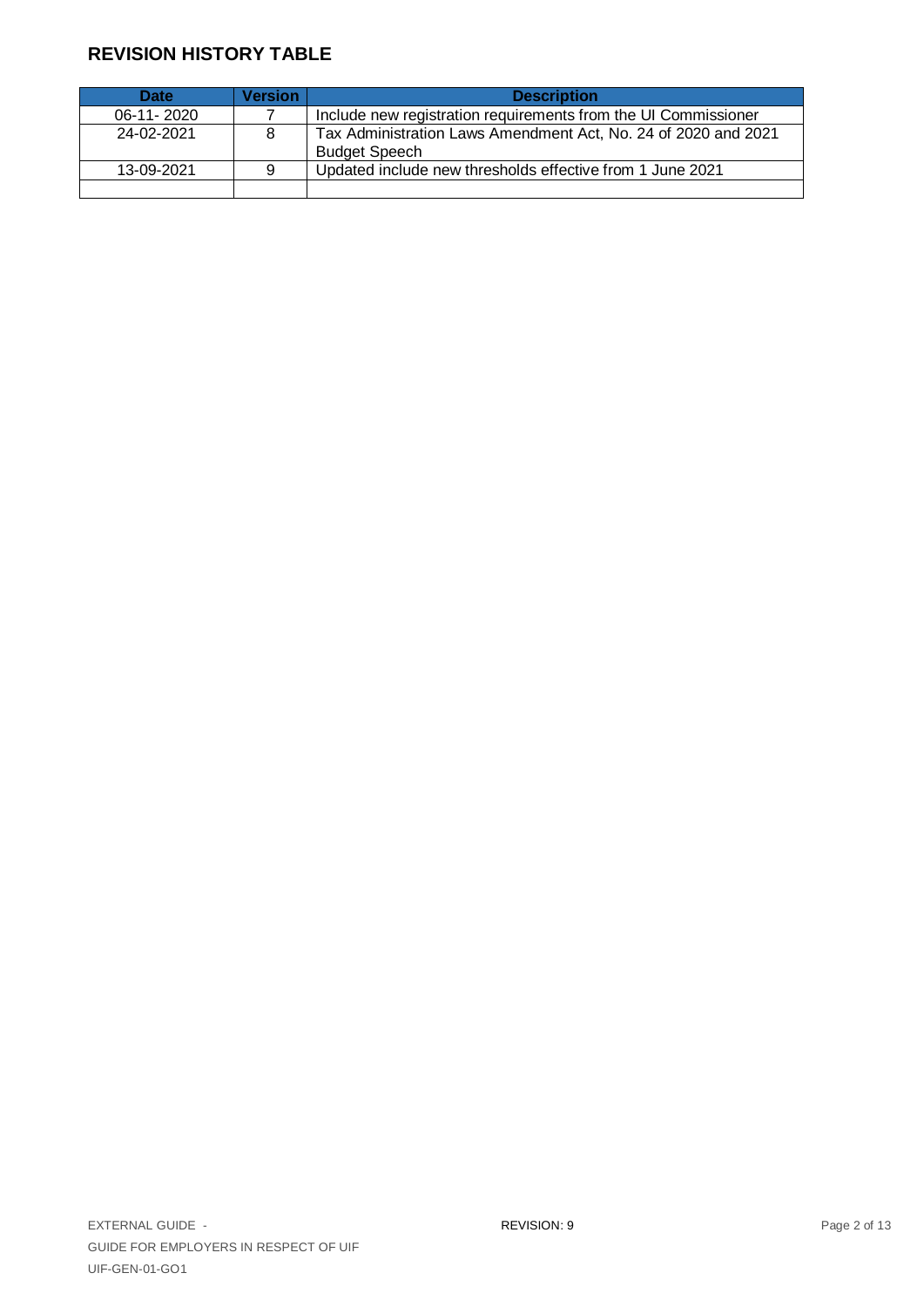**TABLE OF CONTENTS**

| 1            | <b>PURPOSE</b>                                                     | 4                       |
|--------------|--------------------------------------------------------------------|-------------------------|
| $\mathbf{2}$ | <b>SCOPE</b>                                                       | 4                       |
| 3            | <b>BACKGROUND</b>                                                  | 4                       |
| 4            | <b>GOVERNING LEGISLATION</b>                                       | 4                       |
| 5            | <b>REGISTRATION AND DEREGISTRATION</b>                             | 5                       |
| 6            | <b>DUTY TO CONTRIBUTE</b>                                          | 6                       |
| 7            | DETERMINATION OF THE CONTRIBUTION                                  | 6                       |
| 8            | <b>DEDUCTION OF CONTRIBUTION</b>                                   | $\overline{7}$          |
| 9            | <b>PAYMENT OF CONTRIBUTIONS TO SARS</b>                            | 8                       |
| 10           | <b>INTEREST ON LATE PAYMENTS</b>                                   | 8                       |
| 11           | PENALTIES ON DEFAULT                                               | 9                       |
| 12           | <b>ESTIMATED ASSESSMENTS</b>                                       | 9                       |
| 13           | <b>REFUNDS</b>                                                     | 9                       |
| 14           | <b>OBLIGATION OF EMPLOYER TO SUBMIT RECONCILIATION (EMP501) 10</b> |                         |
| 15           | <b>RECORD KEEPING</b>                                              | 10                      |
| 16           | <b>DECLARATION INFORMATION</b>                                     | 11                      |
| 17           | <b>OFFENCES</b>                                                    | 11                      |
| 18           | <b>REFERENCES</b>                                                  | 11                      |
|              | 18.1 LEGISLATION<br>18.2 CROSS REFERENCES                          | 11<br>$12 \overline{ }$ |
| 19           | <b>DEFINITIONS AND ACRONYMS</b>                                    | 12                      |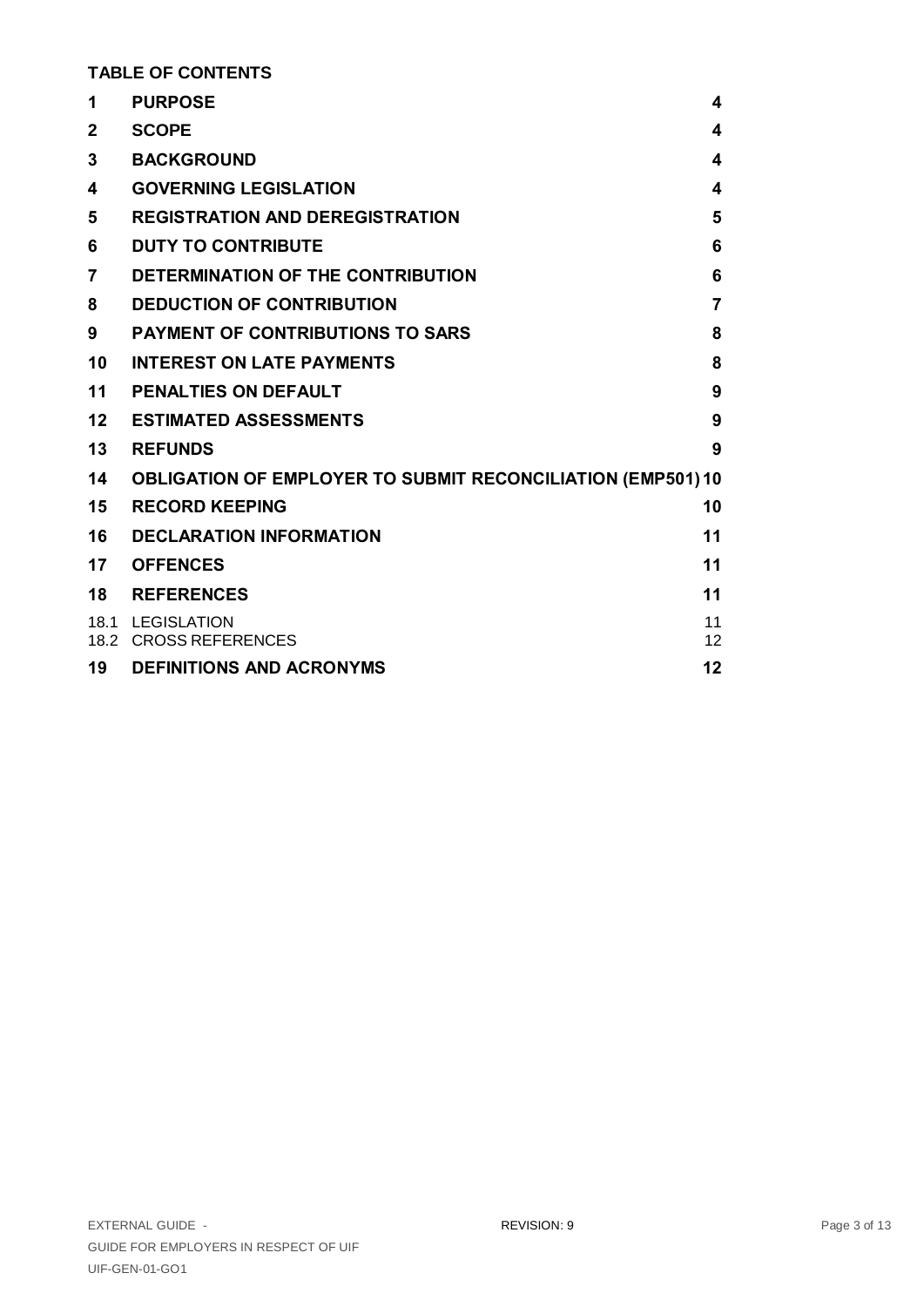### <span id="page-3-0"></span>**1 PURPOSE**

 The purpose of this document is to assist employers in understanding their obligations relating to Unemployment Insurance Contributions Act No 4 of 2002.

#### <span id="page-3-1"></span>**2 SCOPE**

- This basic guide explains the legislative requirements applicable to employers for the deduction and payment of unemployment insurance contributions.
- The Unemployment Insurance Contributions Act (UIC Act) provides for the imposition and collection of the contributions to the Unemployment Insurance Fund and is administered by the Commissioner for the South African Revenue Service (SARS).
- This guide is limited to the process that is applicable to employers who are registered as employers with SARS.
- Employers who are registered with the Unemployment Insurance Commissioner (UI Commissioner) must contact the UI Commissioner directly.

#### <span id="page-3-2"></span>**3 BACKGROUND**

**What is Unemployment Insurance Fund** The Unemployment Insurance Fund (UIF) has been established in order to provide short term relief to workers when they become unemployed or are unable to work because of illness, maternity or adoption leave and also to provide relief to the dependants of a deceased contributor in terms of the UI Act.

- The UIF provides five types of benefits:
	- **u** Unemployment benefits:
	- **Illness benefits;**
	- **D** Maternity benefits;
	- **B** Adoption benefits;
	- **Dependants' benefits.**

### <span id="page-3-3"></span>**4 GOVERNING LEGISLATION**

Reference to the Act Paragraphs of the Fourth Schedule to the Income Tax Act Chapters of the TA Act Sections of the UIC Act

- **Meaning •** The paragraphs of the Fourth Schedule referred to in this publication are governed by the Income Tax Act (IT Act) , the Sections are governed by the UIC Act and the sections under the relevant Chapters are governed by the Tax Administration Act (TA Act). References to sections governed by the IT Act are specifically indicated.
	- The following provisions of the (TA Act) have been made applicable for the purposes of UIC:
		- **The administration thereof;**
		- **Returns, the production of information, relevant material or things,** enquiries, searches and seizures and evidence on oath;
		- **EXECUTE:** Assessments, objections and appeals;
		- The payment, recovery or refund of any contribution, interest and penalty;
		- **EXEPRESENTERY EXECUTE:** Representative taxpayers and representative employers;
		- **EXECUTE:** Reporting of unprofessional conduct: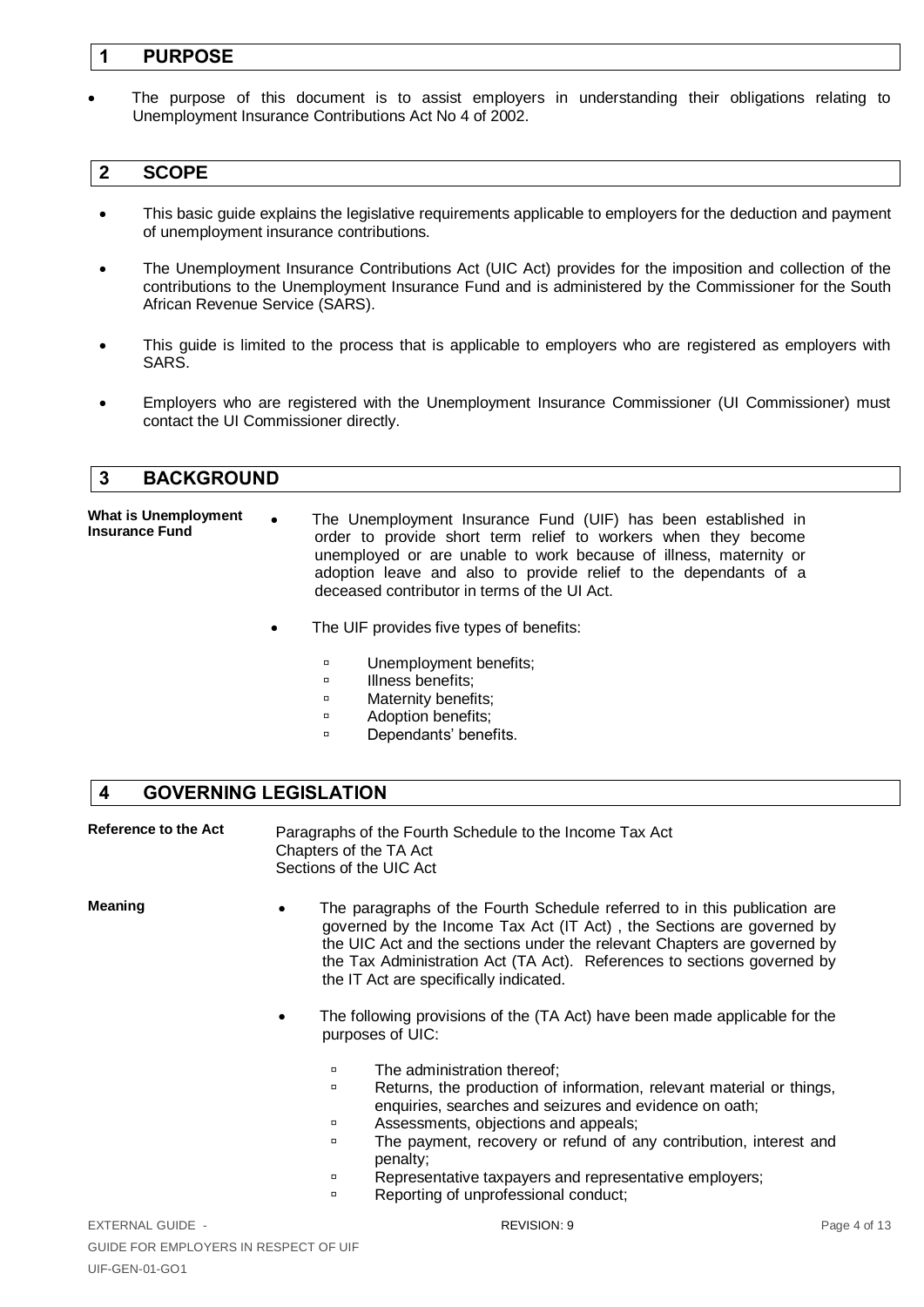- Transactions, operations or schemes for avoiding or postponing liability;
- **D** Jurisdiction of Courts.

# <span id="page-4-0"></span>**5 REGISTRATION AND DEREGISTRATION**

| Reference to the Act | Sections $8(1)$ , $9(1)$ and 10 of the UIC Act<br>Paragraph 15(3) of the Fourth Schedule<br>Chapter 3 of the TA Act |  |
|----------------------|---------------------------------------------------------------------------------------------------------------------|--|
| <b>Meaning</b>       | In terms of section $10(1)$ of the UIC                                                                              |  |

- Act, employers are required to register with SARS or UI Commissioner for the purposes of paying UIF contributions.
- **Registration at SARS:** Employers who are
	- **EXECUTE:** Required to pay PAYE,
	- Required to pay SDL, or
	- **EXECUTE:** Have voluntarily registered with SARS:

 MUST register with SARS for purposes of paying UIFcontributions to SARS Commissioner as per section 8(1) of the UIC Act.

- **Register at UI Commissioner's office (NOT SARS):** The following employers must register at the UI Commissioner's office for purposes of paying UIF contributions as per section 9(1) of the UIC Act:
	- An employer who is NOT required to register with SARS for employees' tax purposes in terms of the Fourth Schedule;
	- <sup>n</sup> An employer who has NOT registered voluntarily with SARS as an employer in terms of the Fourth Schedule;
	- <sup>o</sup> An employer who is NOT liable for the payment of Skills Development Levy (SDL) in terms of the Skills Development Levies Act, 1999.
- However, all employers contemplated in sections 8(1) and 9(9) are required to submit to the Unemployment Insurance Commissioner, such information relating to its employees as the Minister may prescribe by the regulation on a monthly basis. For this purpose, the UI Commissioner requires all employers to be registered with the UI Commissioner! THIS IS NOT FOR PURPOSES OF PAYING UIF CONTRIBUTIONS.
- With effect from 01 February 2020, all new employers must therefore register with the UI Commissioner, including those employers who are required to registered with SARS for purposes of paying UIC to SARS.
- Employer may register, submit returns and employee information and pay UIC via the the UI Commissioner's online service available on www.ufiling.co.za. Employers required to register and pay UIC to SARS may do so via the SARS online service on www.efiling.co.za.
- Should the employer be registered with SARS and there is no prospect of becoming liable for PAYE and/or SDL in the near future, the employer should deregister with SARS and register with the UI Commissioner.
- It should be noted that the employer does not have any discretion as to whether to register with either the UI Commissioner or SARS for purposes of paying UIC. The liability of the employer to register and pay PAYE and/or SDL, or whether or not the employer has registered voluntarily with SARS, will determine with whom the employer must be registered for purposes of paying UIF contributions.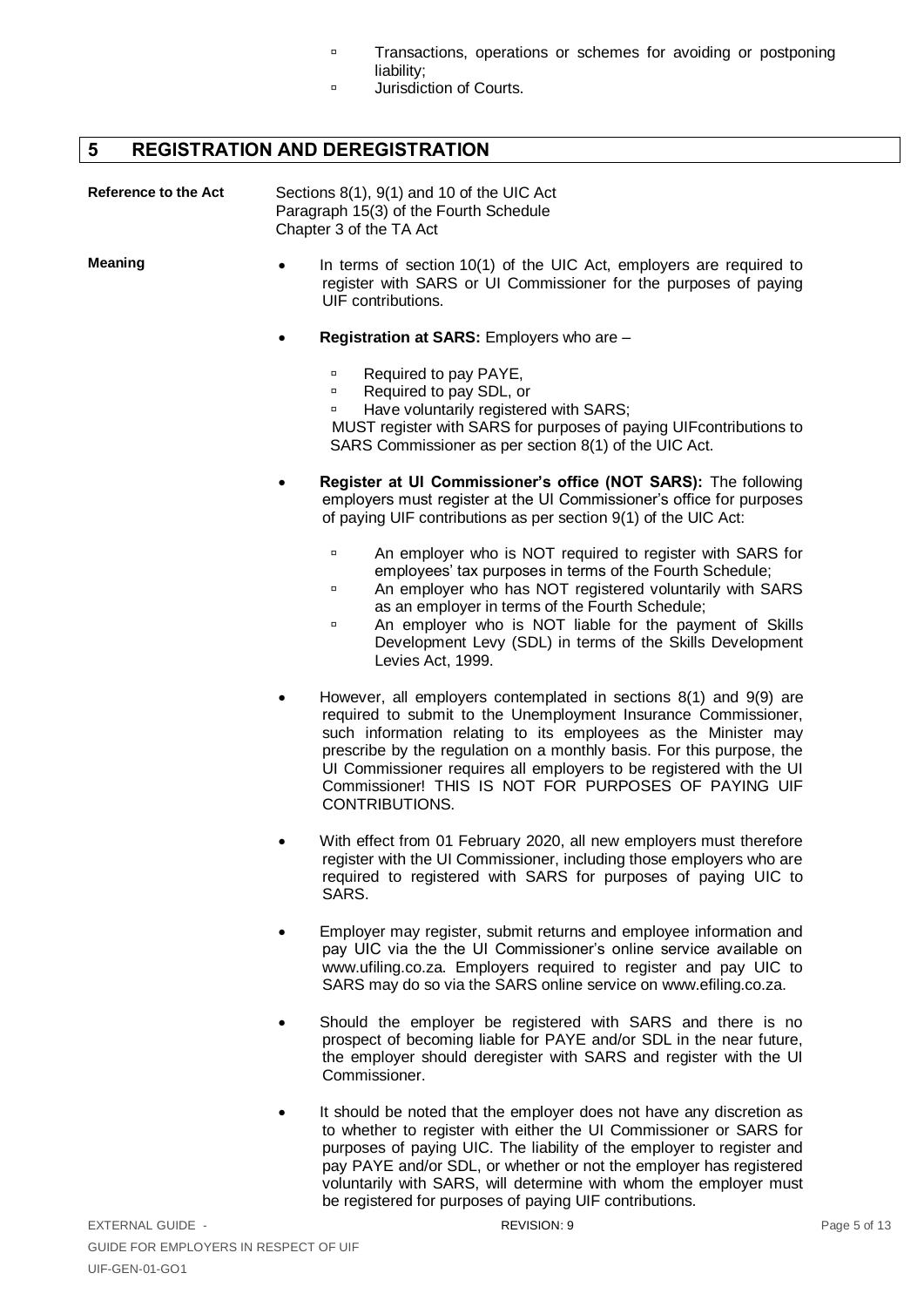- Change of registered details: In terms of section 23 of the TA Act, a taxpayer must communicate any changes to registered particulars to SARS within 21 business days.
- In terms of paragraph 15(3) of the Fourth Schedule, an employer shall within 14 days after ceasing to be the employer, notify the Commissioner in writing of the fact of the employer having ceased to be the employer.
- In terms of section 8(2A) of UIC Act, the employer must render a return by such date or dates prescribed by the Commissioner by notice in the Gazette. If during any such period the employer ceases to carry on business in respect of which the employer has paid or becomes liable to pay UI contribution or ceased to be an employer, the employer must within 14 days after the date on which the employer has so ceased to carry on that business or to be an employer, or within such longer time as the Commissioner may approve, render such return as the Commissioner may prescribe.

### <span id="page-5-0"></span>**6 DUTY TO CONTRIBUTE**

| Reference to the Act               | Sections 4 and 5 of the UIC Act                                                                                                                                                                                                                                                                                                                                                                                                                                                                                                                                                                                                                                                                                                                                  |  |  |
|------------------------------------|------------------------------------------------------------------------------------------------------------------------------------------------------------------------------------------------------------------------------------------------------------------------------------------------------------------------------------------------------------------------------------------------------------------------------------------------------------------------------------------------------------------------------------------------------------------------------------------------------------------------------------------------------------------------------------------------------------------------------------------------------------------|--|--|
| <b>Meaning</b>                     | Contributions to the UIF are compulsory contributions payable in terms of the<br>UIC Act to fund the benefits available to workers in terms of the UI Act.<br>SARS started collecting the UIC from 1 April 2002 and transfers these<br>contributions to the UIF.                                                                                                                                                                                                                                                                                                                                                                                                                                                                                                 |  |  |
| Who must contribute<br>to the fund | Every employer and every employee to whom the UIC Act applies, must on a<br>$\bullet$<br>monthly basis contribute to the UI Fund.                                                                                                                                                                                                                                                                                                                                                                                                                                                                                                                                                                                                                                |  |  |
| <b>Exclusions</b>                  | The UIC Act applies to all employers and employees, other than:<br>$\bullet$<br>Where an employee is employed by the employer for less than<br>$\Box$<br>24 hours a month;<br>Employees in the national and provincial spheres of Government<br>$\Box$<br>who are officers or employees as defined in section 1(1) of the Public<br>Service Act, 1994;<br>The following holders of public office:<br>$\Box$<br>the President, Deputy President, a Minister, Deputy Minister, a<br>$\circ$<br>member of the National Assembly, a permanent delegate to the<br>National Council of Provinces, a Premier, a member of an<br>Executive Council or a member of a provincial legislature; and<br>any member of a municipal council, a traditional leader, a<br>$\circ$ |  |  |
|                                    | member of a provincial House of Traditional Leaders and a<br>member of the Council of Traditional Leaders.                                                                                                                                                                                                                                                                                                                                                                                                                                                                                                                                                                                                                                                       |  |  |

# <span id="page-5-1"></span>**7 DETERMINATION OF THE CONTRIBUTION**

| Reference to the<br>Act | Section 6 of the UIC Act                |  |
|-------------------------|-----------------------------------------|--|
| Meaning                 | The amount of the contribution payable: |  |

- by an employee, must be 1% of the remuneration paid / payable to him/her by his/her employer;
- by an employer, in respect of any one of its employees, must be 1%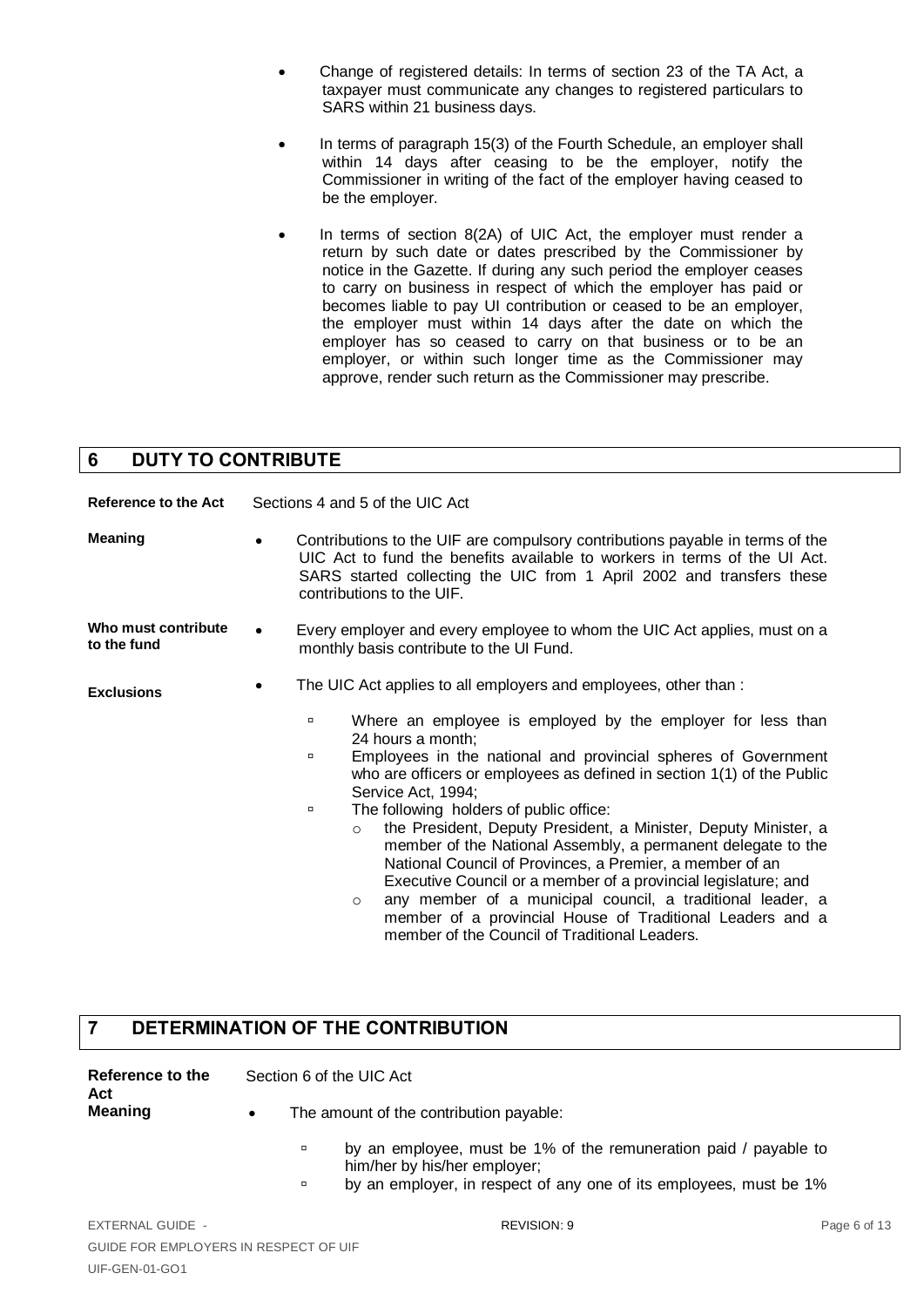of the remuneration paid / payable to that employee.

- The employer must pay the total contribution of 2% (1% contributed by the employee and 1% contributed by the employer) to SARS on a monthly basis within the prescribed period.
- Threshold for determining the UI contribution this threshold is determined by the Minister of Finance by notice in the *Gazette*.
- A contribution shall not apply to so much of the remuneration paid or payable by an employer to an employee, as exceeds:

| <b>Effective date</b>           | <b>Amounts</b>                        |
|---------------------------------|---------------------------------------|
| With effect from 1 April 2002   | R8 099 per month (R97 188 annually)   |
| With effect from 1 April 2003   | R8 836 per month (R106 032 annually)  |
| With effect from 1 October 2005 | R10 966 per month (R131 592 annually) |
| With effect from 1 July 2006    | R11 662 per month (R139 944 annually) |
| With effect from 1 February     | R12 478 per month (R149 736 annually) |
| 2008                            |                                       |
| With effect from 1 October 2012 | R14 872 per month (R178 464 annually) |
| With effect from 1 June 2021    | R17 712 per month (R212 544 annually) |

|                      | <b>DETERMINATION OF UIC</b>                                                                                                                                                                                                                                                                   | <b>RELEVANT ACT</b>                                             |
|----------------------|-----------------------------------------------------------------------------------------------------------------------------------------------------------------------------------------------------------------------------------------------------------------------------------------------|-----------------------------------------------------------------|
| <b>Step</b><br>one:  | Determine total remuneration                                                                                                                                                                                                                                                                  | Section 1, definition<br>of "remuneration" of<br><b>UIC Act</b> |
| <b>Step</b><br>two:  | <b>LESS: Exclusions</b><br>pension, superannuation allowance or<br>retiring allowance;<br>that constitutes an amount contemplated<br>in paragraphs (a), $(cA)$ , $(d)$ , $(e)$ or $(eA)$ of<br>the definition of gross income in section 1<br>of the Income Tax Act;<br>by way of commission. | Section 1, definition<br>of "remuneration" of<br><b>UIC Act</b> |
|                      | Remuneration for UIC purposes                                                                                                                                                                                                                                                                 |                                                                 |
| <b>Step</b><br>three | Remuneration x relevant percent                                                                                                                                                                                                                                                               | Section 6 of UIC<br>Act                                         |
|                      | Unemployment insurance contribution to be<br>paid to SARS via the EMP201 declaration.                                                                                                                                                                                                         |                                                                 |

# <span id="page-6-0"></span>**8 DEDUCTION OF CONTRIBUTION**

#### **Reference to the Act** Section 7 of the UIC Act

**Meaning** • The employer must on a monthly basis deduct or withhold the amount of the employee's contribution from the remuneration paid or payable to that employee during that month.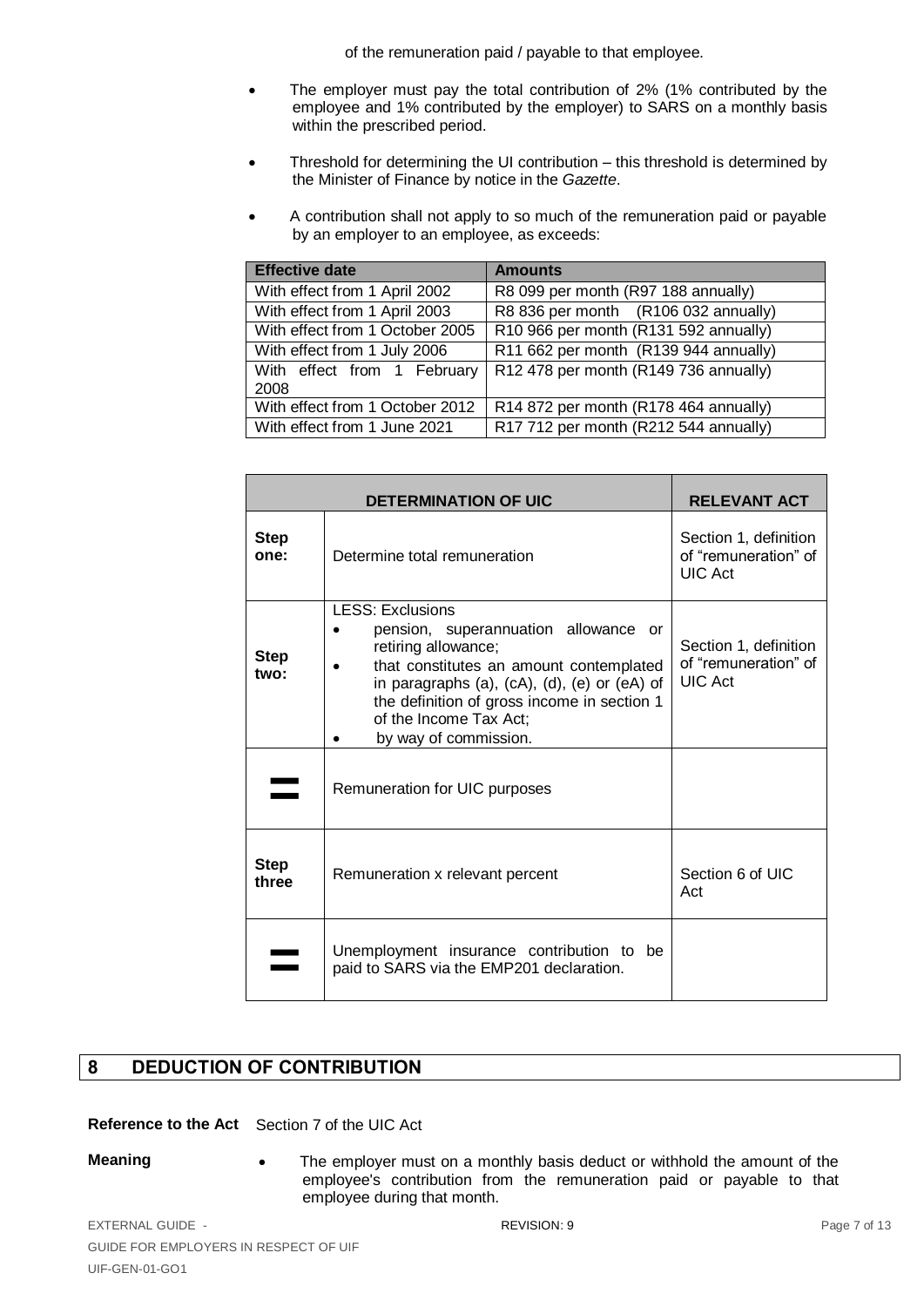- If remuneration is paid at intervals other than on a monthly basis, the employer must deduct the employee's contributions on such other basis as coincides with the intervals of remuneration paid by the employer to the employee. However, contributions remains payable to SARS on a monthly basis.
- The employer **may not**:
	- □ Deduct amounts that are in excess of the amount of the contribution due by the employee;
	- □ Seek or receive a fee from the employee for complying with the UIC Act;
	- $\Box$  Deduct arrear contributions from the employee after the end of the financial year during which it was payable.

# <span id="page-7-0"></span>**9 PAYMENT OF CONTRIBUTIONS TO SARS**

| <b>Payments</b>                                              | Contributions deducted must be paid to SARS within seven (7) days after<br>the end of the month in respect of which the contributions are payable.<br>Where the 7the day of the following month falls on a Saturday, Sunday<br>or public holiday, the last work day prior to the 7the day becomes the<br>final due date for payment of the contributions. |
|--------------------------------------------------------------|-----------------------------------------------------------------------------------------------------------------------------------------------------------------------------------------------------------------------------------------------------------------------------------------------------------------------------------------------------------|
|                                                              | The employer must, together with the payment, submit a return (EMP<br>201) reflecting the amount of the payment and such other particulars as<br>the Minister of Finance may prescribe.                                                                                                                                                                   |
| <b>Channels for</b><br>requesting the EMP201<br>declarations | EMP201 can be requested via one of the following channels:<br>eFiling;<br>о<br>e@syFile™ Employer;<br>$\Box$<br>SARS branch;<br>$\Box$                                                                                                                                                                                                                    |
|                                                              | Upon issuing of EMP201 by SARS, a PRN will be pre-populated. The<br>PRN is a 19 digit reference number that must be used by an employer to<br>reference payment to the EMP201.                                                                                                                                                                            |

- With effect from 1 April 2016, manual tax forms and payments will no longer be accepted by SARS.
- Please refer to GEN-PAYM-01-G01 SARS Payment Rules Reference Guide obtainable from the SARS website [www.sars.gov.za](http://www.sars.gov.za/) .

### <span id="page-7-1"></span>**10 INTEREST ON LATE PAYMENTS**

| Reference to the Act | Section 12 of the UIC Act |
|----------------------|---------------------------|
|                      | Chapters 12 of the TA Act |

- **Meaning An employer who fails to pay the full amount of any contribution with the** period prescribed by the UIC Act, must pay interest on the ouststanding amount.
	- Interest will be calculated at the "prescribed rate" as defined in section 1 of the IT Act.
	- Interest will commence from the day following the last day for payment to the day that payment is received either by SARS or the UI Commissioner.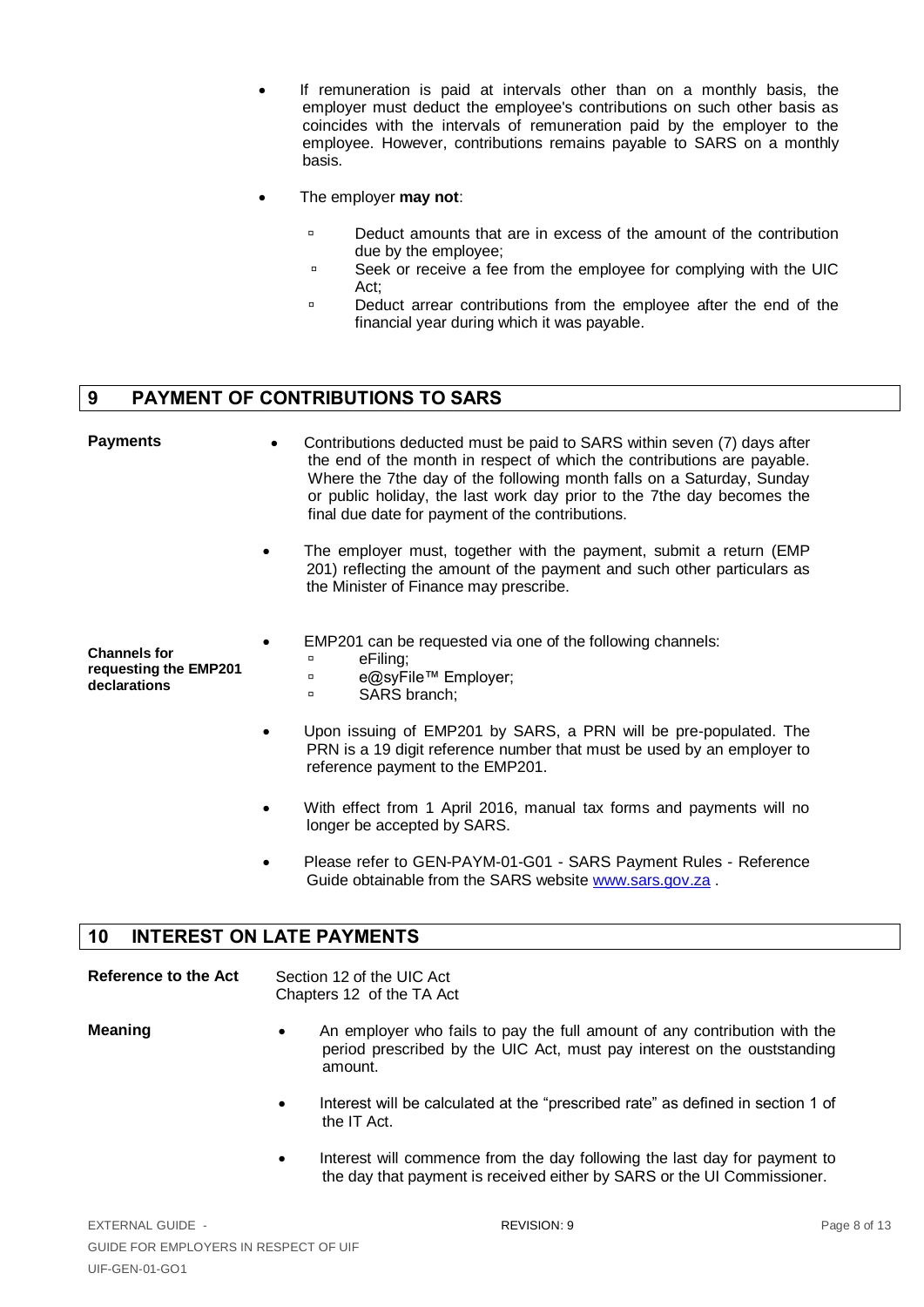# <span id="page-8-0"></span>**11 PENALTIES ON DEFAULT**

| Reference to the Act |           | Section 13 of the UIC Act<br>Chapters 15 of the TA Act                                                                                         |  |
|----------------------|-----------|------------------------------------------------------------------------------------------------------------------------------------------------|--|
| <b>Meaning</b>       | $\bullet$ | If any contribution remains upaid after the last day of payment, a penalty of<br>10% will be imposed of the unpaid amount.                     |  |
|                      | $\bullet$ | SARS or the UI Commissioner may remit the penalty or any portion thereof<br>in accordance with the provisions of the Chapter 15 of the TA Act. |  |

<span id="page-8-1"></span>

| 12 <sup>1</sup><br><b>ESTIMATED ASSESSMENTS</b> |                                                                                                                                                                                                                                                                                       |  |
|-------------------------------------------------|---------------------------------------------------------------------------------------------------------------------------------------------------------------------------------------------------------------------------------------------------------------------------------------|--|
| Reference to the Act                            | Chapter 8 of the TA Act                                                                                                                                                                                                                                                               |  |
| <b>Meaning</b>                                  | The Commissioner may in terms of Chapter 8 of the TA Act estimate the<br>$\bullet$<br>amount of contribution due by the employer where the employer fails to<br>submit a return as required or where the employer submits a return or<br>information that is incorrect or inadequate. |  |
|                                                 | An employer shall be liable to the Commissioner for the payment of the<br>$\bullet$<br>amount of any employees' contribution so estimated as if such amount<br>was deducted or withheld as contemplated in section 8.                                                                 |  |
|                                                 | Any estimate of the contribution payable by an employer shall be subject to<br>$\bullet$<br>objection or appeal.                                                                                                                                                                      |  |

# <span id="page-8-2"></span>**13 REFUNDS**

| Reference to the Act |   | Section 7(5) the UIC Act<br>Chapter 13 of the TA Act                                                                                                                                                                                                                                                                                                                                                                                                                                                                                                                                |  |
|----------------------|---|-------------------------------------------------------------------------------------------------------------------------------------------------------------------------------------------------------------------------------------------------------------------------------------------------------------------------------------------------------------------------------------------------------------------------------------------------------------------------------------------------------------------------------------------------------------------------------------|--|
| <b>Meaning</b>       |   | If it becomes known to the employer that the payment made in respect of<br>the UI contribution was not due and payable or was in excess of the<br>amount due or payable, the employer must refund the employee such<br>amounts, despite the amount not having been refunded to the employer by<br>the Commissioner. In terms of Chapter 13 of the TA Act, an amount<br>becomes refundable by SARS to the relevant employer, if the amount of<br>any contribution, interest or penalty paid by that employer was not due or<br>payable or is in excess of the amount due or payable. |  |
|                      | ٠ | In terms of section 190 of the TA Act, a person is entitled to a refund of:                                                                                                                                                                                                                                                                                                                                                                                                                                                                                                         |  |
|                      |   | an amount properly refundable under a tax Act and if so reflected<br>о<br>in an assessment; or<br>the amount erroneously paid in respect of an assessment in<br>о<br>excess of the amount payable in terms of the assessment.                                                                                                                                                                                                                                                                                                                                                       |  |
|                      |   | In terms of the IT Act, the SARS Commissioner may refuse to authorise a<br>refund until a taxpayer furnishes any returns that are outstanding under the<br>Act.                                                                                                                                                                                                                                                                                                                                                                                                                     |  |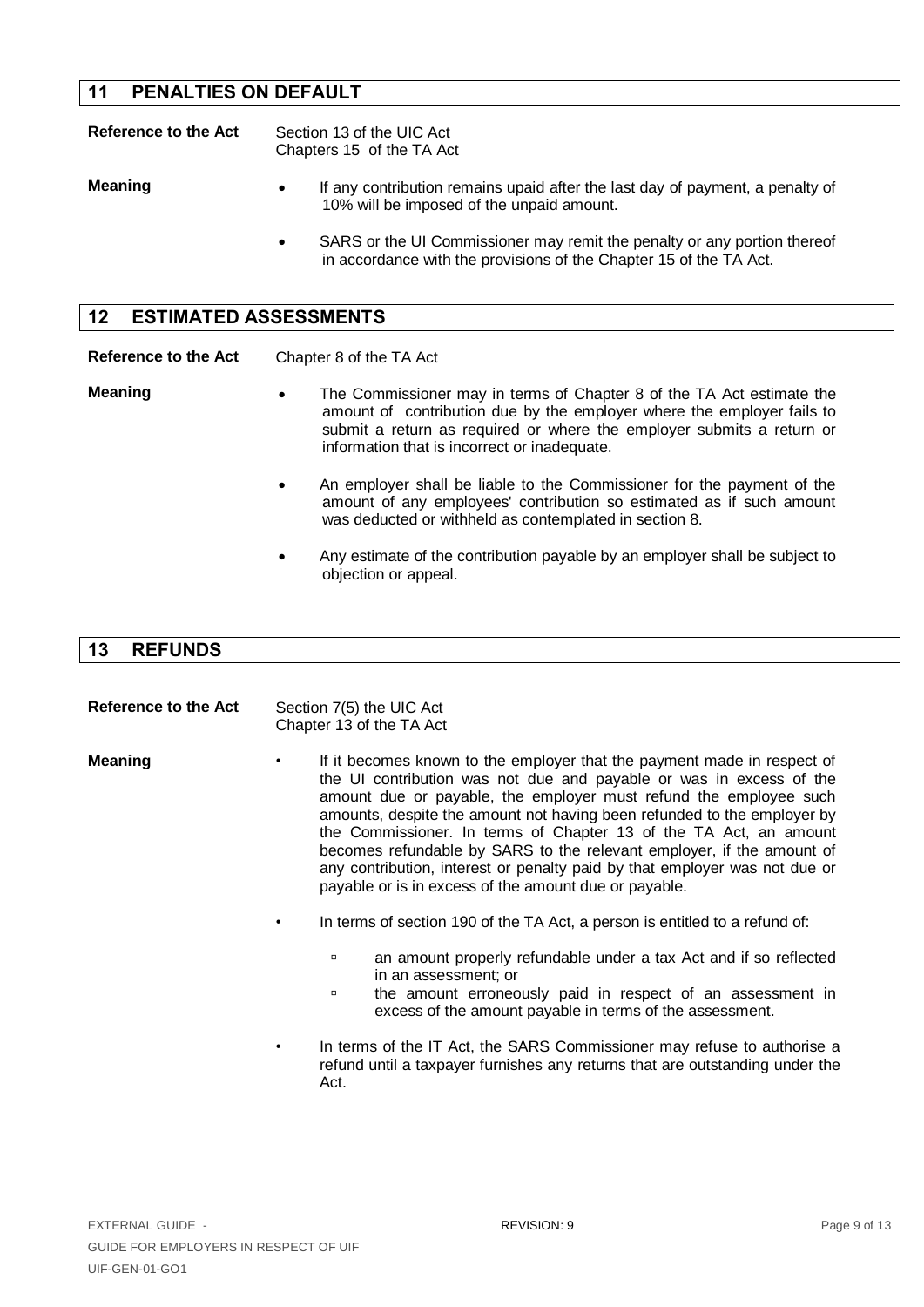# <span id="page-9-0"></span>**14 OBLIGATION OF EMPLOYER TO SUBMIT RECONCILIATION (EMP501)**

**Reference to the Act** Paragraph 14(3) of the Fourth Schedule. Chapter 4 of the TA Act

**Meaning •** Paragraph 14(3) of the Fourth Schedule prescribes that an employer is obliged to furnish a reconciliation statement showing details of the total amount of Employees' Tax deducted or withheld as well as the details of IRP5/IT3(a)s issued during the tax year.

- The purpose of the reconciliation is to:
	- reconcile the amount of contributions that were declared and paid over to SARS on the EMP201s, with the total amount of contributions to UIF reflected on the IRP5/IT3(a)s issued for that tax year;
	- □ Justify all issued, cancelled, lost and destroyed IRP5/IT3(a)s.
- The EMP501 must be submitted:
	- **by such date or dates prescribed by the Commissioner by** notice in the *gazette;* and
	- $\overline{p}$  if the emplover ceases to carry on any business or other undertaking in respect of which the employer has paid or becomes liable to pay remuneration to any employee or otherwise ceases to be an employer, within 14 days after the date on which the employer has so ceased to carry on that business or undertaking or to be an employer, as the case may be;
	- **p** or within such longer time as the Commissioner may approve, render to the Commissioner a return.

### <span id="page-9-1"></span>**15 RECORD KEEPING**

**Reference to the Act** Paragraph 14(1) of the Fourth Schedule Chapter 4 of the TA Act

- **Meaning** In terms of paragraph 14(1) of the Fourth Schedule every employer must keep a record of remuneration paid and UIC deducted in respect of each employee. This register must contain personal particulars, financial details and income tax reference number of each employee.
	- Chapter 4 of the TA Act states that such records must be maintained in such form, including any electronic form, as may be prescribed by the Commissioner in a public notice.
	- Furthermore, records must be kept for a period of 5 years from the date of the submission of the return and from the end of the relevant tax period where the taxpayer is required to submit a return but has not submitted such return.
	- The records must be available for inspection purposes by SARS or UIF officials. Employers' declaration information on an electronic medium or manual form must also be kept for the prescribed period.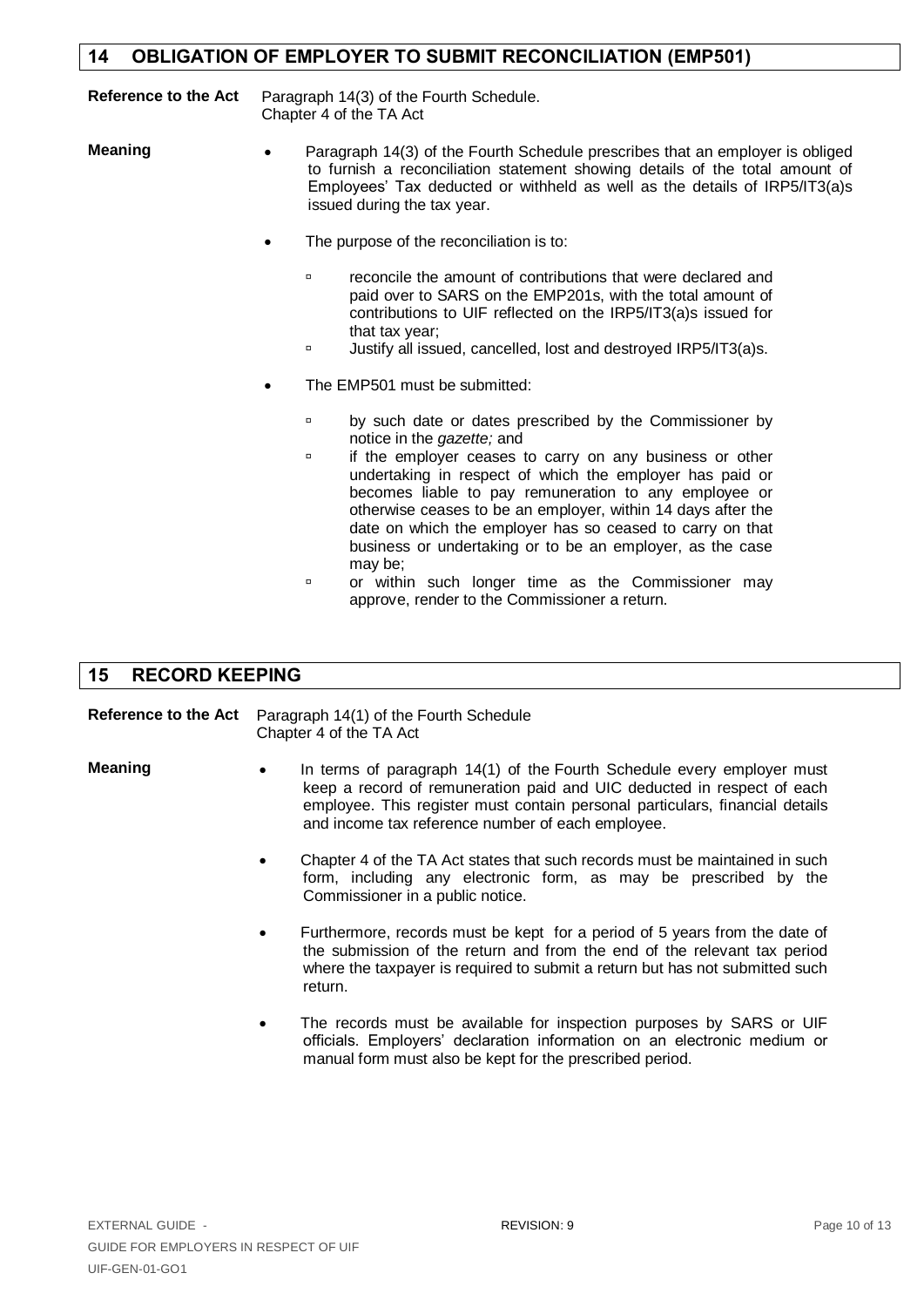# <span id="page-10-0"></span>**16 DECLARATION INFORMATION**

| Reference to the Act | Section 10 of the UIC Act |
|----------------------|---------------------------|
|                      | Chapter 3 of the TA Act   |

- **Meaning** In terms of section 10(1) of the UIC Act, the employer must apply for registration to the Commissioner, in accordance with Chapter 3 of the TA Act
	- The UIF has established an employer/worker database in which all employment details of the workers are stored. This database eliminates paper-based operations including the previous "Blue card" system and the potential for fraudulent claims as each claimant can be pre-qualified for benefits even before such claimant reports to the UIF offices.
	- The UIF has various methods available through which employers can provide such worker's employment details to the fund. This includes sending the information manually to the fund by submitting a UI-19 form. Employers who have electronic payrolls may send their information electronically in the specified format as prescribed by the UI Commissioner.
	- The UI-19 form and details regarding the specified format may be obtained from the specification document on the UIF website [www.uif.gov.za](http://www.uif.gov.za/).
	- Irrespective of where the employer is registered for payment (SARS or the UI Commissioner), the UI-19 declaration must **ONLY** be submitted to the UI Commissioner.

#### <span id="page-10-1"></span>**17 OFFENCES**

| Reference to the Act |           | Chapter 17 of the TA Act                                                                                                                                                                                                                                                                                                                                                                                                                                                                                                                                                                             |
|----------------------|-----------|------------------------------------------------------------------------------------------------------------------------------------------------------------------------------------------------------------------------------------------------------------------------------------------------------------------------------------------------------------------------------------------------------------------------------------------------------------------------------------------------------------------------------------------------------------------------------------------------------|
| <b>Meaning</b>       | ٠         | Any person commits an offence if that person:                                                                                                                                                                                                                                                                                                                                                                                                                                                                                                                                                        |
|                      | $\bullet$ | Fails to submit a return or document to SARS or issue a document<br>$\Box$<br>to a person as required;<br>Fails or neglects to register or notify SARS of a change in registered<br>о<br>particulars as required in terms of Chapter 3 of the TA Act;<br>Fails or neglects to retain records as required by the Tax<br>$\Box$<br>Administration Act:<br>Submits a false certificate or statement under Chapter 4 of the Tax<br>о<br>Administration Act;<br>Refuses or neglects to take an oath or make solemn declaration.<br>о<br>A person convicted of such an offence will be liable to a fine or |

<span id="page-10-2"></span>

|  | $-15$ | <b>DEEEDENCES</b><br><b>REFERENCES</b> |  |  |  |  |
|--|-------|----------------------------------------|--|--|--|--|
|--|-------|----------------------------------------|--|--|--|--|

### <span id="page-10-3"></span>**18.1 LEGISLATION**

| <b>TYPE OF REFERENCE   REFERENCE</b> |                                                         |
|--------------------------------------|---------------------------------------------------------|
| Legislation and Rules                | Income Tax Act, No. 58 of 1962                          |
| administered by SARS:                | Tax Administration Act No. 28 of 2011                   |
|                                      | Unemployment Insurance Contributions Act, No. 4 of 2002 |
|                                      | <b>Skills Development Levies Act, No. 9 of 1999</b>     |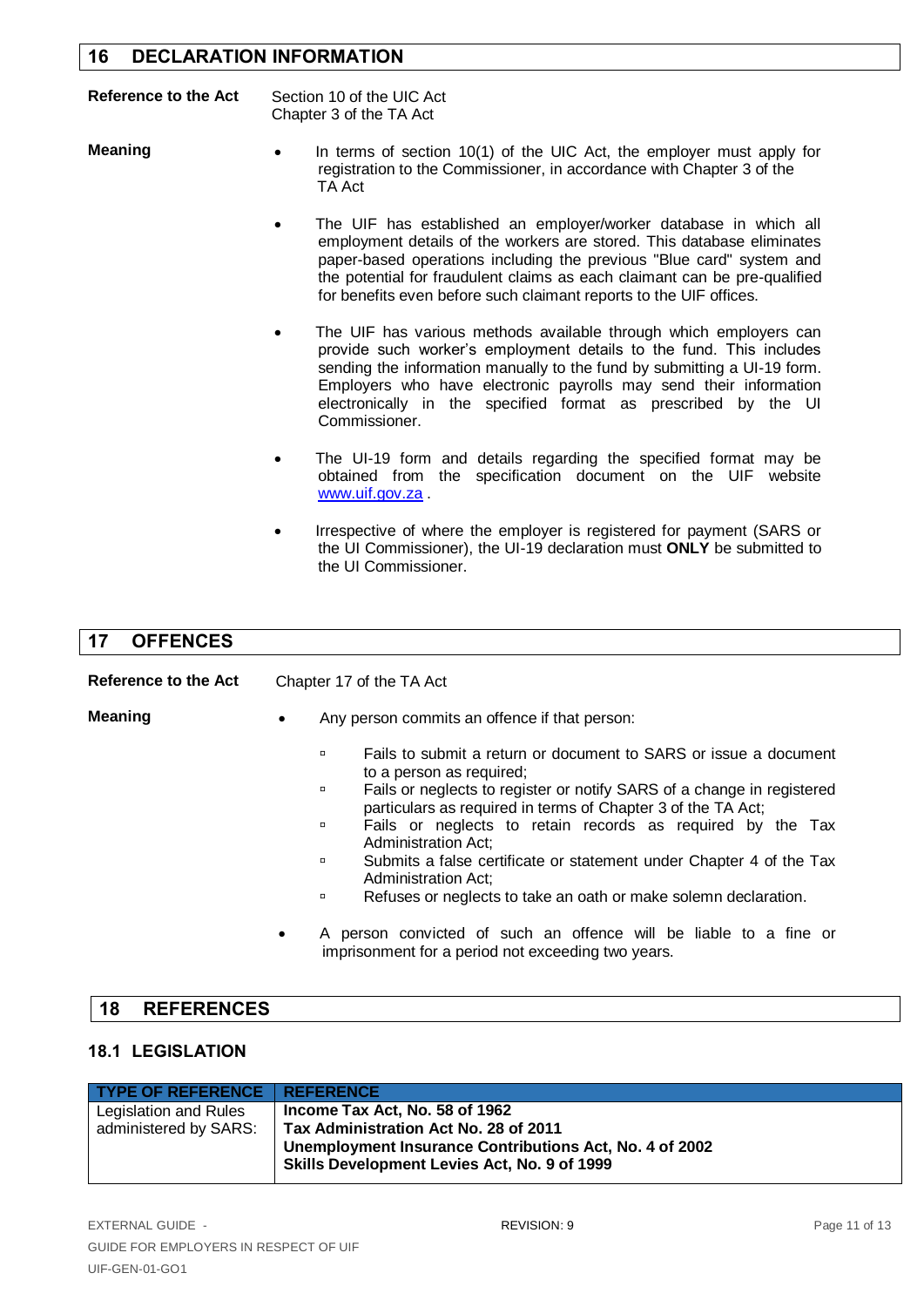| Other Legislation: | <b>None</b> |
|--------------------|-------------|
|                    |             |

#### <span id="page-11-0"></span>**18.2 CROSS REFERENCES**

| <b>DOCUMENT#</b>       | <b>DOCUMENT TITLE</b>                                      |
|------------------------|------------------------------------------------------------|
| PAYE-GEN-01-G13        | Guide for Employer in respect of Employees' Tax for 2019   |
| <b>PAYE-GEN-01-G05</b> | Guide for Employers in respect of Employment Tax Incentive |
| SDL-GEN-01-G01         | Guide for Employers iro the SDL - External Guide           |
| GEN-PAYM-01-G01        | <b>SARS Payment Rules - Reference Guide</b>                |

# <span id="page-11-1"></span>**19 DEFINITIONS AND ACRONYMS**

| <b>Commissioner</b>           | Means the Commissioner or the Acting Commissioner for the South African Revenue<br>Service (SARS)                                                                              |
|-------------------------------|--------------------------------------------------------------------------------------------------------------------------------------------------------------------------------|
| <b>EMP201</b>                 | Monthly Employer Declaration                                                                                                                                                   |
| <b>EMP501</b>                 | <b>Employer Reconciliation Declaration</b>                                                                                                                                     |
| <b>Employee</b>               | Section 1 of the UIC Act defines an employee as any natural person who receives any                                                                                            |
|                               | remuneration or to whom remuneration accrues in respect of services rendered or to                                                                                             |
|                               | be rendered by that person but excluding an independent contractor.                                                                                                            |
| <b>Employer as defined in</b> | Any person who pays or is liable to pay a person an amount by way of remuneration                                                                                              |
| <b>Fourth Schedule</b>        | including a person responsible for the payment of an amount by way of remuneration                                                                                             |
|                               | to a person under the provisions of a law or out of public funds or out of funds voted by                                                                                      |
|                               | parliament or Provincial Council. This definition excludes any person not acting as a                                                                                          |
|                               | principal but includes any person acting in a fiduciary capacity or in his/her capacity as                                                                                     |
|                               | a trustee in an insolvent estate, an executor or an administrator of a benefit fund,<br>pension fund, pension preservation fund, provident fund, provident preservation fund,  |
|                               | retirement annuity fund or any other fund.                                                                                                                                     |
| <b>Employer as defined in</b> | means an employer as defined in paragraph 1 of the Fourth Schedule and includes a                                                                                              |
| <b>UIC Act</b>                | "representative employer" as defined in the Fourth Schedule.                                                                                                                   |
|                               |                                                                                                                                                                                |
| <b>Fourth Schedule</b>        | The Fourth Schedule to the Income Tax Act, No. 58 of 1962                                                                                                                      |
| <b>IT Act</b>                 | The Income Tax Act No. 58 of 1962.                                                                                                                                             |
| <b>PAYE</b>                   | Pay As You Earn, also known as employee's tax.                                                                                                                                 |
| <b>Relevant material</b>      | As defined per section 1 of the Tax Administration Act means any information,                                                                                                  |
|                               | document or thing that is foreseeable relevant for tax risk assessment, assessing tax,                                                                                         |
|                               | collecting tax, showing non-compliance with an obligation under a tax Act or showing<br>that a tax offence was committed                                                       |
| <b>Remuneration</b><br>for    | means remuneration as defined in paragraph 1 of the Fourth Schedule, but does not                                                                                              |
| proposes of UIC Act           | include any amount paid or payable to an employee -                                                                                                                            |
|                               |                                                                                                                                                                                |
|                               | by way of pension, superannuation allowance or retiring allowance;                                                                                                             |
|                               | which constitutes an amount contemplated in paragraphs (a), (cA), (d), (e) or                                                                                                  |
|                               | (eA) of the definition of gross income in section 1 of the Income Tax Act; or                                                                                                  |
|                               | by way of commission.                                                                                                                                                          |
| <b>Representative</b>         | Representative employer contemplated in the Fourth Schedule means:                                                                                                             |
| employer                      |                                                                                                                                                                                |
|                               | In the case of the company, the public officer of that company, or, in the event of<br>$\bullet$<br>such company being placed in liquidation or under judicial management, the |
|                               | liquidator or judicial manager, as the case may be;                                                                                                                            |
|                               | In the case of may municipality or any body corporate or unincorporated (other                                                                                                 |
|                               | than a company or a partnership), any manager, secretary, officer or other                                                                                                     |
|                               | person responsible for paying remuneration on behalf of such municipality or                                                                                                   |
|                               | body;                                                                                                                                                                          |
|                               | In the case of a person under legal disability, any guardian, curator,                                                                                                         |
|                               | administrator or other person having the management or control of the affairs of                                                                                               |
|                               | the person under legal disability; or                                                                                                                                          |
|                               | In the case any employer who is not resident in the Republic, any agent of such                                                                                                |
|                               | employer having authority to pay remuneration.                                                                                                                                 |
|                               | The representative employer is not relieved from any liability, responsibility or duty of                                                                                      |